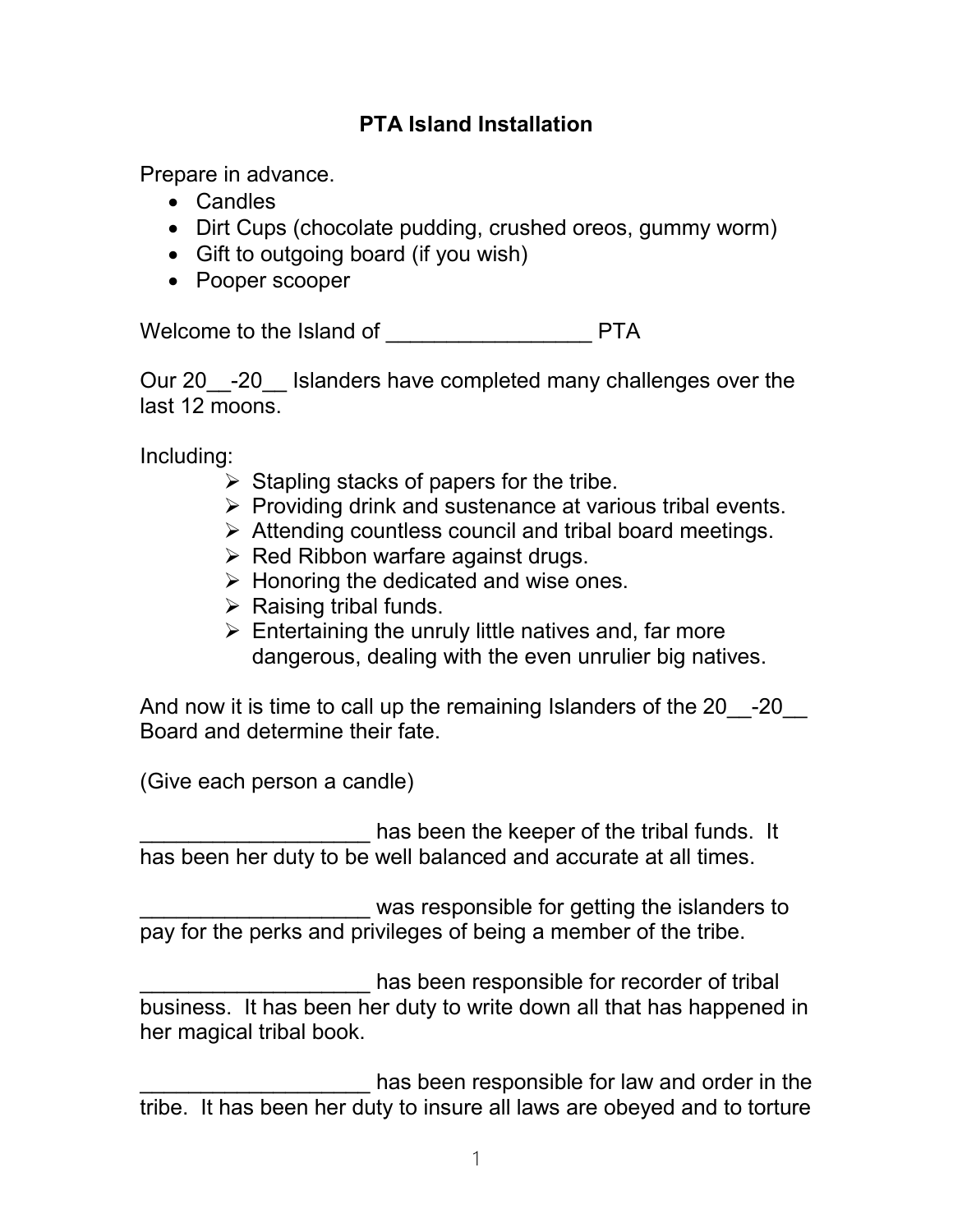those who exceed their allotted minutes with the Evil Eye. She was also instrumental in creating the sacred and holy document called the Bylaws.

has been the keeper of photographs and scraps of paper. Our stay on this island would be washed away if not for her. She too added additional status to her tribal position by educating the island inhabitants of the dangers of the Sun God and how to protect themselves from her wrath.

has been the recorder of finances. She has been the keeper of the budget and issues warrants to only those who are worthy.

has been the tribal communicator. She sends notes to other villages and leaders. She also coordinates the primitive drawings that adorn many cave walls.

\_\_\_\_\_\_\_\_\_\_\_\_\_\_\_\_\_\_\_ oversees that all tribal smoke signals are disbursed to the winds and that the pesky natives receive the dreaded first packet of tribal information.

is responsible for all the programs and challenges of the tribe, providing art and culture to the wild and wooly natives.

has faithfully served as the security blanket to the tribal chief for the past 12 moons and has also assisted the purveyor of trinkets in the plunder of the islanders.

is one of the most feared tribal members. Her tribal duties were to extract precious amulets and trinkets from the tribal families in order to keep the island afloat.

\_\_\_\_\_\_\_\_\_\_\_\_\_\_\_\_\_\_\_ tribal position is to keep the natives adequately fed and watered. One of her most amazing feats is the transport of the Learned Wise People from the island to the \_\_\_\_\_\_\_\_\_\_\_\_\_\_ island, in festively decorated land canoes.

maintained the island's security, by fortifying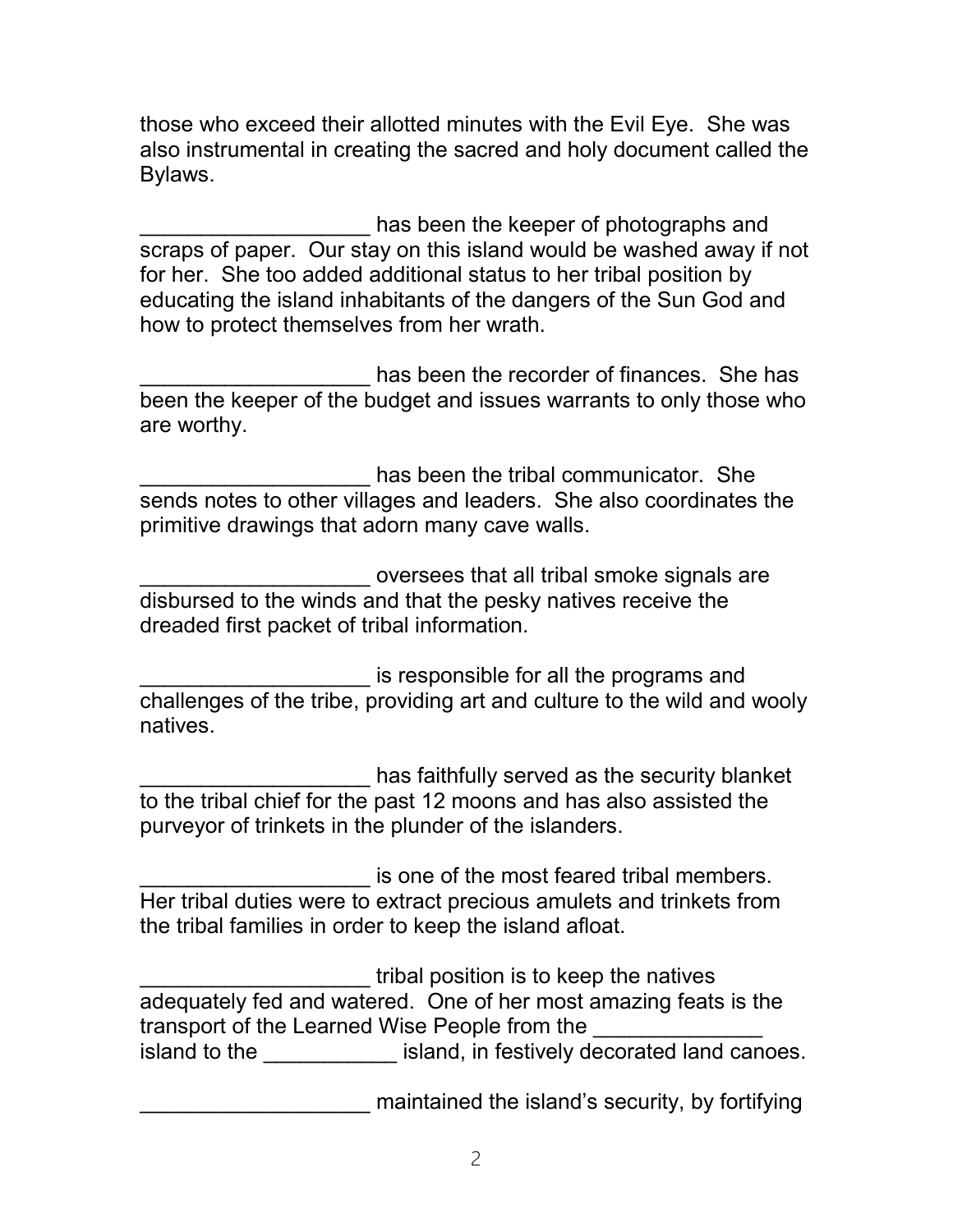the defenses, waging war against drugs, and protecting the little islanders.

tribal duty was to make sure that the tribe followed instructions found in the sacred Bylaws. When she found that this sacred document had not been updated for many, many moons, she stomped her tribal feet until the tribe updated this holy relic.

\_\_\_\_\_\_\_\_\_\_\_\_\_\_\_\_\_\_\_, the Tribe of the Unified School District has ordered this tribal member to remain on the example island indefinitely. His job is to work with the Tribal leaders to make sure that they do not run amok.

**EXECUTE:** has been the kind and wise advisor to our tribe.

\_\_\_\_\_\_\_\_\_\_\_\_\_\_\_\_\_\_\_ is the tribal liaison to the Wise and Learned tribe. Her job is to take information from our PTA tribe back to her tribe.

## *Tribal Chief now speaks:*

I have had the great privilege to be able to serve as the Chief of our tribe. I escaped relatively unscathed and was successful at dodging all of the poison darts and lethal arrows aimed at me – all while seeing that all of the tribal leaders kept their villages happy.

Tribal Board of 20\_\_-20\_\_. I would like to thank all of you for keeping the peace and harmony among the island natives. You have completed your tasks and I now present you with a memento your time on the island.

Now, the Nominating Council of the Tribe has met and will reveal your fates.

 $\Box$ , please pass your torch to who will fill the role of Keeper of the Big Bucks. You may step aside.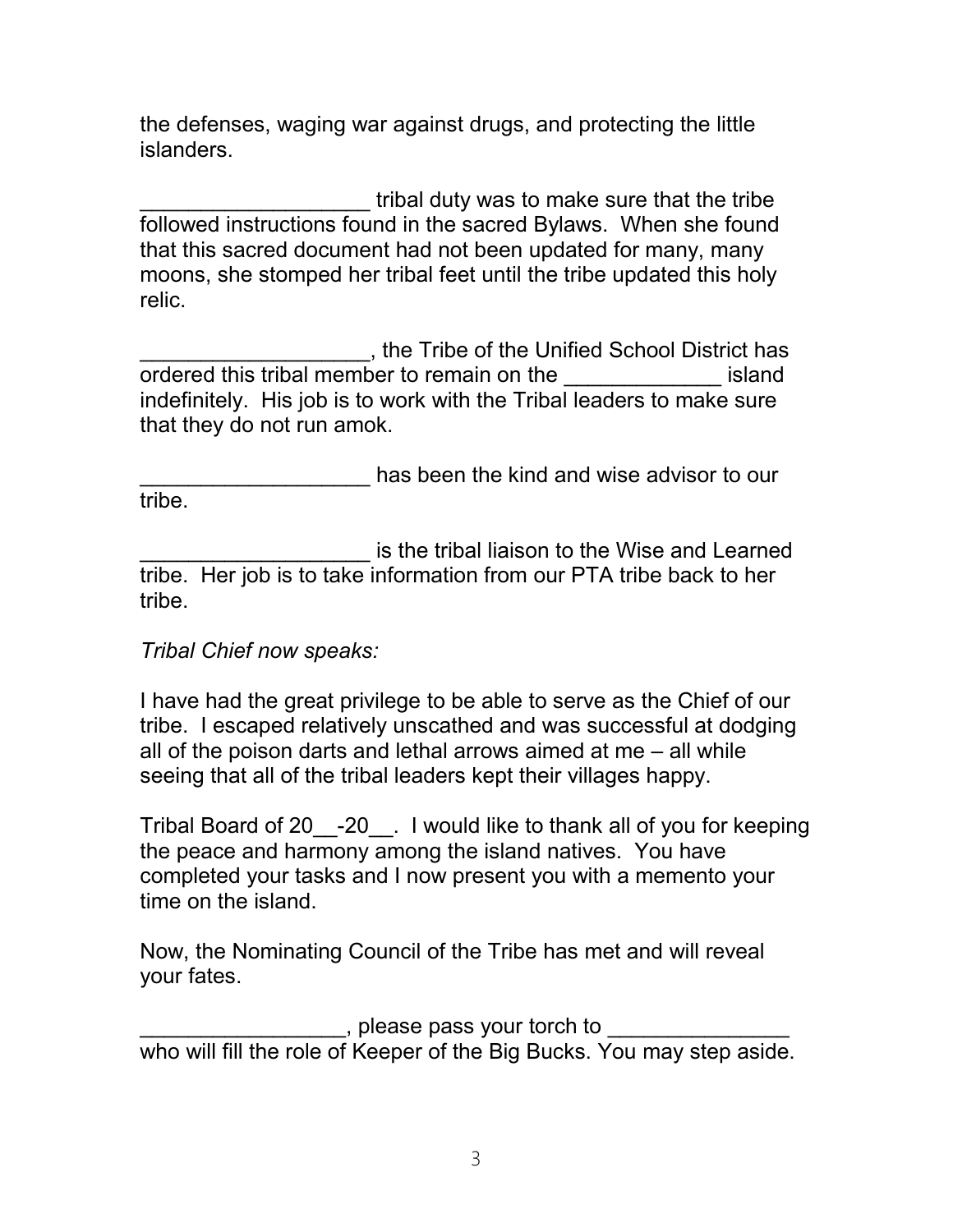, please pass your torch to  $\overline{\phantom{a}}$ who will fill the role of Keeper of the Tribal Members. You may step aside.

**EXECUTE:** you have been granted an immunity challenge – you must eat dirt and worms and retain the role of Keeper of the Tribal Records.

\_\_\_\_\_\_\_\_\_\_\_\_\_\_\_\_\_, you have been granted an immunity challenge – you must eat dirt and worms and retain the role of Keeper of the Tribal Law.

\_\_\_\_\_\_\_\_\_\_\_\_\_\_\_\_\_, you have been granted an immunity challenge – you must eat dirt and worms and retain the role of Keeper of the Tribal History.

\_\_\_\_\_\_\_\_\_\_\_\_\_\_\_\_\_, you have been granted an immunity challenge– you must eat dirt and worms and retain the role of Keeper of the Tribal Budget.

\_\_\_\_\_\_\_\_\_\_\_\_\_\_\_\_\_\_\_\_\_, please pass your torch to \_\_\_\_\_\_\_\_\_\_\_\_\_\_\_\_\_\_ who will fill the role of Writer of the Tribal Correspondence. You may step aside.

\_\_\_\_\_\_\_\_\_\_\_\_\_\_\_\_\_\_\_\_\_, please pass your torch to \_\_\_\_\_\_\_\_\_\_\_\_\_\_\_\_\_\_ who will fill the role of Sender of the Smoke Signals. You may step aside.

\_\_\_\_\_\_\_\_\_\_\_\_\_\_\_\_\_\_, please pass your torch to \_\_\_\_\_\_\_\_\_\_\_\_\_\_\_\_\_\_ who will fill the role of Keeper of the Tribal Programs. You may step aside.

\_\_\_\_\_\_\_\_\_\_\_\_\_\_\_\_\_\_\_\_\_, please pass your torch to \_\_\_\_\_\_\_\_\_\_\_\_\_\_\_\_\_\_ who will fill the role of Hand Maiden to the Tribal Leader. You may step aside.

\_\_\_\_\_\_\_\_\_\_\_\_\_\_\_\_\_, You have been voted off the island. Please pass your torch to \_\_\_\_\_\_\_\_\_\_\_\_\_\_\_\_\_\_\_\_\_\_ who will fill the role of Picker of the Islander's Pockets. You may escape now.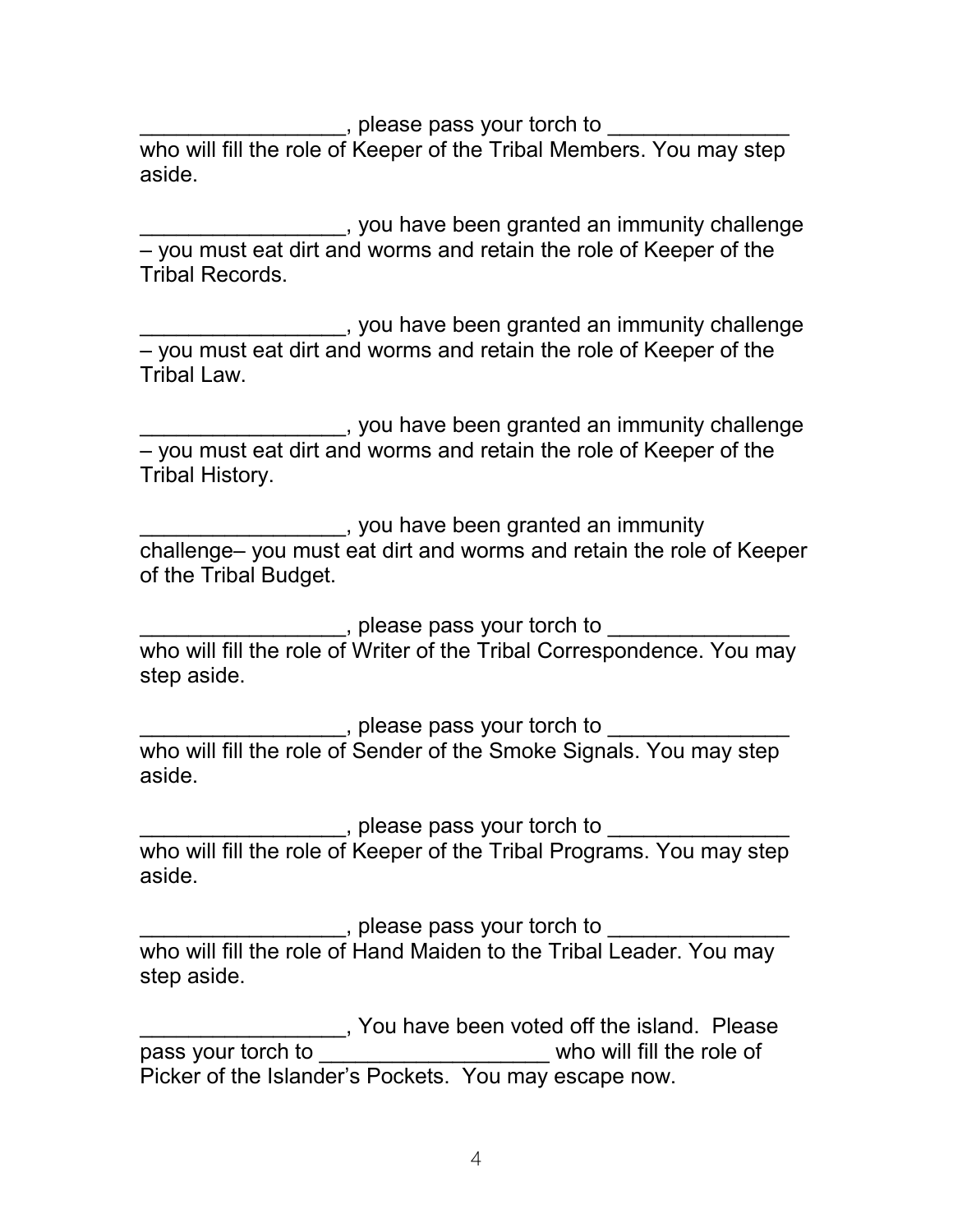\_\_\_\_\_\_\_\_\_\_\_\_\_\_\_\_\_, you have been granted an immunity challenge – you must eat dirt and worms and retain the role as Fillers of the Islander's Tummies .

\_\_\_\_\_\_\_\_\_\_\_\_\_\_\_\_\_, you have been granted an immunity challenge – you must both eat dirt and worms and retain the role of Protectors of the Tribal Munchkins.

\_\_\_\_\_\_\_\_\_\_\_\_\_\_\_\_\_, you have been granted an immunity challenge – you must eat dirt and worms and retain the role of Checker of the Tribal Finances.

You are forever a prisoner of the. You have been granted an immunity challenge – you will eat dirt and worms for your duration of time spent on the island and retain the role of Great Advisor to the Tribal Counsel.

\_\_\_\_\_\_\_\_\_\_\_\_\_\_\_\_\_, you have been voted off the island. Please who will fill the role as She Who Gets a Substitute to Endure a Tribal PTA meeting. You may escape now.

(Tribal Chief continues to speak) I more than gladly pass my torch to **the summand who will fill the role of Exhalted and** Esteemed Royal Ruler Who We Shall Worship the Sacred Ground that She Walks On. I hereby present to you the Sacred President's pin, which has been handed down from tribal chief to tribal chief since the beginning of time. (Who shall present me with my pin). I shall step aside.

, please pass your torch to

who will fill the role of She Who is No Longer in Charge. You may step aside.

\_\_\_\_\_\_\_\_\_\_\_\_\_\_\_\_\_, I pass this torch to you to serve as Legislation or Keeper of the Tribal Political Information.

New Chief and members of your tribal council, you are about to embark on a new journey filled with challenges and rewards. Are you up to the task?